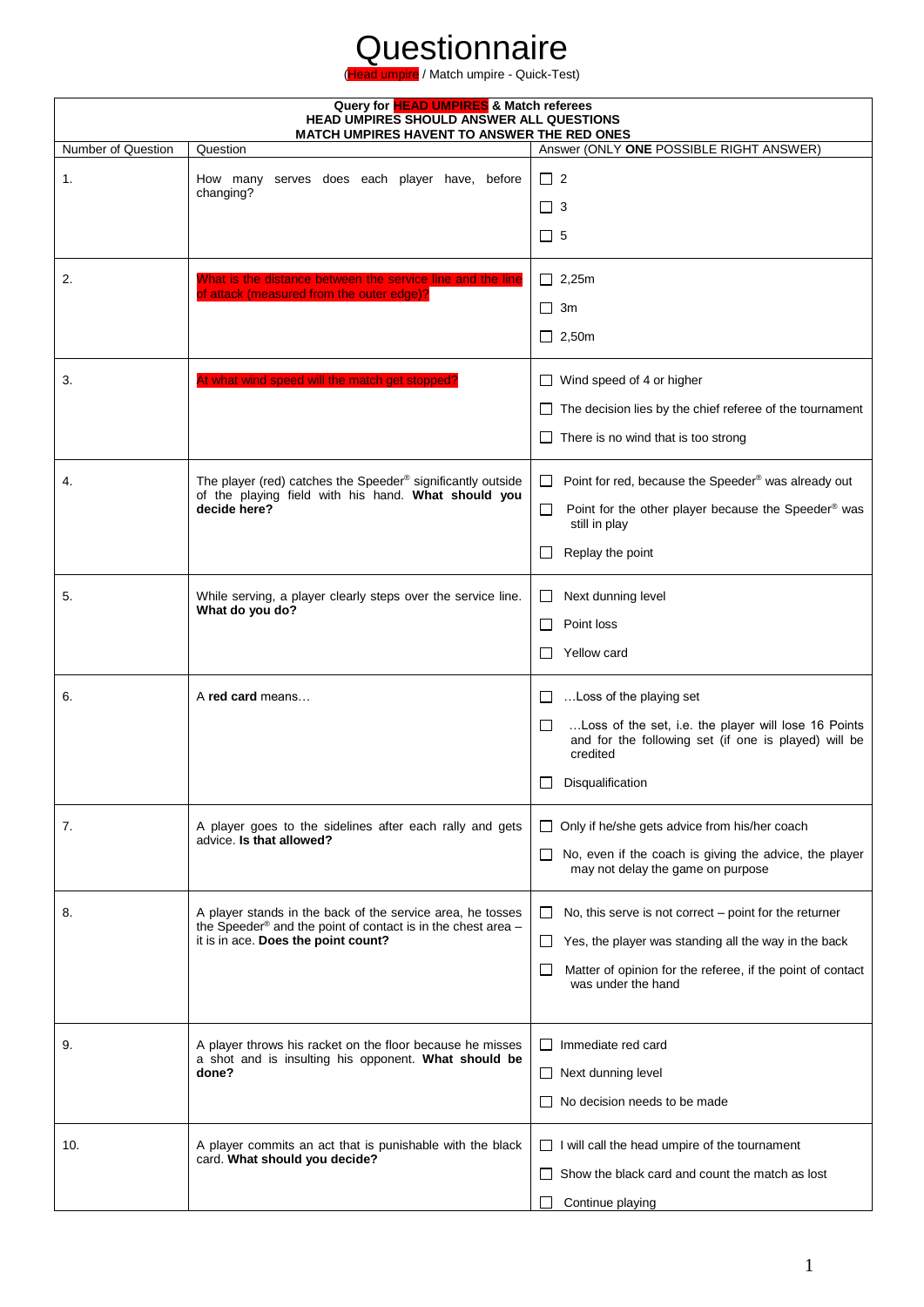| 11. | How long is the break between sets?                                                                                                                                                                                                                                        | 1 <sub>min</sub><br>$\Box$                                                         |
|-----|----------------------------------------------------------------------------------------------------------------------------------------------------------------------------------------------------------------------------------------------------------------------------|------------------------------------------------------------------------------------|
|     |                                                                                                                                                                                                                                                                            | 5min.<br>$\Box$                                                                    |
|     |                                                                                                                                                                                                                                                                            | 2min.<br>$\Box$                                                                    |
| 12. | Is there a timeout for injuries?                                                                                                                                                                                                                                           | Yes, 3min<br>$\sqcup$                                                              |
|     | If so, for how long?                                                                                                                                                                                                                                                       | Yes, 10min<br>$\Box$                                                               |
|     |                                                                                                                                                                                                                                                                            | Yes, no matter how long<br>$\Box$                                                  |
|     |                                                                                                                                                                                                                                                                            | No<br>ப                                                                            |
| 13. | Singles.                                                                                                                                                                                                                                                                   | One, per set<br>ப                                                                  |
|     | How much timeout can one player take?                                                                                                                                                                                                                                      | $\Box$<br>Two, per set                                                             |
|     |                                                                                                                                                                                                                                                                            | Four, per set<br>$\Box$                                                            |
|     |                                                                                                                                                                                                                                                                            | None<br>$\Box$                                                                     |
| 14. | Does the referee have to clear the rally?                                                                                                                                                                                                                                  | Yes<br>$\Box$                                                                      |
|     |                                                                                                                                                                                                                                                                            | $\sim$<br>No                                                                       |
|     |                                                                                                                                                                                                                                                                            | Only when he introduced the rule<br>$\sim$                                         |
| 15. | If the game is tied at 15:15, how does the match proceed?                                                                                                                                                                                                                  | $\Box$ With 3 serves for each player and a 2 point difference                      |
|     |                                                                                                                                                                                                                                                                            | $\Box$ With 2 serves for each player and a 2 point difference                      |
|     |                                                                                                                                                                                                                                                                            | $\Box$ With 1 serve for each player and a 2 point difference                       |
| 16. | A player hits an overhead serve behind his field and hits an                                                                                                                                                                                                               | □<br>Yes                                                                           |
|     | ace. Is that allowed?                                                                                                                                                                                                                                                      | $\Box$<br>No                                                                       |
| 17. | Service change, the coach goes on the field and wants to<br>give advice. How do you decide?                                                                                                                                                                                | Interruption, sending-off the coach and give the player<br>ப<br>next dunning level |
|     |                                                                                                                                                                                                                                                                            | 1 min. interruption for both players<br>□                                          |
| 18. | The player serves. How many Speeder® can he/she have<br>in his/her hand?                                                                                                                                                                                                   | $\Box$ 1                                                                           |
|     |                                                                                                                                                                                                                                                                            | $\Box$<br>$\overline{2}$                                                           |
|     |                                                                                                                                                                                                                                                                            | None<br>$\Box$                                                                     |
|     |                                                                                                                                                                                                                                                                            | 3<br>$\Box$                                                                        |
| 19. | The Speeder® touches the line, however before, the tip<br>(cap) touches the ground right outside the field. Is the<br>Speeder <sup>®</sup> in or out?                                                                                                                      | $\Box$ In                                                                          |
|     |                                                                                                                                                                                                                                                                            | $\Box$<br>Out                                                                      |
| 20. | The Speeder® touches the line but it was not evident<br>whether the tip (cap) touched the ground (outside the field)<br>before or not. However, there is an impression that is<br>longer than the entire length of the Speeder®. Is the<br>Speeder <sup>®</sup> in or out? | $\Box$ In                                                                          |
|     |                                                                                                                                                                                                                                                                            | $\Box$<br>Out                                                                      |
| 21. | During a rally a spectator throws a Speeder® onto the field,<br>or a Speeder® flies in from the adjacent field. What should<br>be done?                                                                                                                                    | Continue playing if that game was not interrupted<br>$\Box$                        |
|     |                                                                                                                                                                                                                                                                            | Replay<br>$\Box$                                                                   |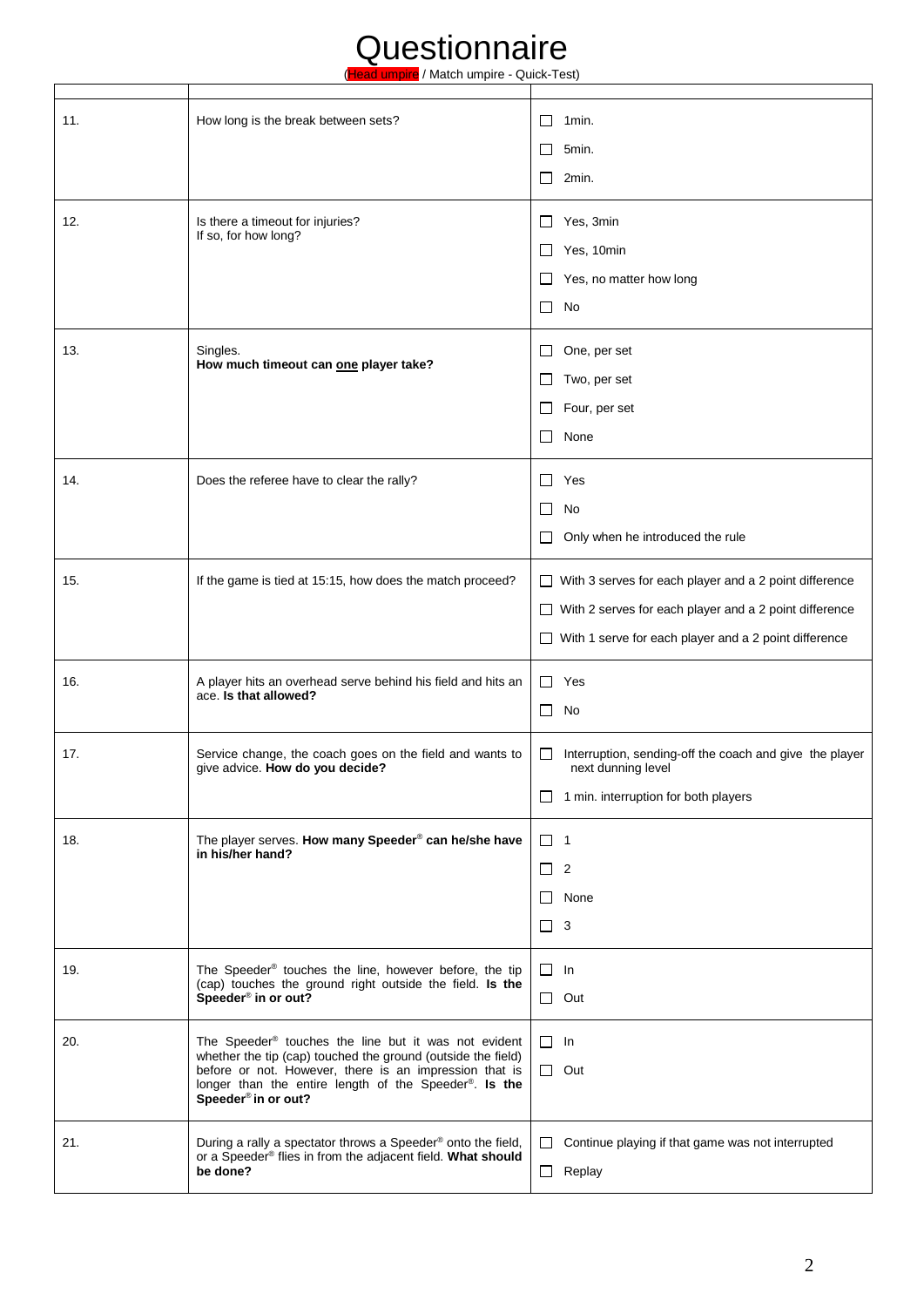

| 22. | Player 1 slips on the sidelines (EasyCourts) and moves the<br>lines. Player 2 plays the Speeder® into the moved area of<br>the field and is now marked OUT when it would actually be<br>IN.                                                                                                                                                                                                                                                                                                                                                         | MORE THAN ONE POSSIBLE ANSWER<br>Player 1 gets the point<br>Player 2 gets the point<br>$\Box$<br>Normally Replay, if the referee assumed intent<br>$\Box$<br>If the referee decides that Player 1 deliberately shifted/<br>$\Box$<br>moved the lines, then Player 2 gets the point |  |
|-----|-----------------------------------------------------------------------------------------------------------------------------------------------------------------------------------------------------------------------------------------------------------------------------------------------------------------------------------------------------------------------------------------------------------------------------------------------------------------------------------------------------------------------------------------------------|------------------------------------------------------------------------------------------------------------------------------------------------------------------------------------------------------------------------------------------------------------------------------------|--|
| 23. | Describe the action sequence of a match referee by filling the numbers in the boxes and filling in the blanks "____":                                                                                                                                                                                                                                                                                                                                                                                                                               |                                                                                                                                                                                                                                                                                    |  |
|     | $\Box$ 4: Call players $\rightarrow$ figure out who starts serving and inform them on the code of conduct                                                                                                                                                                                                                                                                                                                                                                                                                                           |                                                                                                                                                                                                                                                                                    |  |
|     | $\Box$ 5: Ask the players if there is an own coach who should be allowed to coach during the game<br>$\Box$ 6: Announce warm-up time                                                                                                                                                                                                                                                                                                                                                                                                                |                                                                                                                                                                                                                                                                                    |  |
|     | $\Box$ 1: placing seat-possibilities for referees and head umpire                                                                                                                                                                                                                                                                                                                                                                                                                                                                                   |                                                                                                                                                                                                                                                                                    |  |
|     | $\Box$ 2: Instruct umpires/referees                                                                                                                                                                                                                                                                                                                                                                                                                                                                                                                 |                                                                                                                                                                                                                                                                                    |  |
|     | $\Box$ 7: Say ,, time" before the warm-up time is up (write down start time on the sheet)<br>$\Box$ 3: Fill out umpire/referee sheet as good as possible<br>□ 8: Opening game: "On behalf of the International Speed Badminton Organisation, the "organizer" would like to<br>welcome spectators and all "players" present at the (tournament name). The opposing players, to my left (Player 1)<br>of the (Club) and to my right (Player 2) of (Club). (Player X) will open "the match" - "Please begin." (giving free the<br>serve to the player) |                                                                                                                                                                                                                                                                                    |  |
|     |                                                                                                                                                                                                                                                                                                                                                                                                                                                                                                                                                     |                                                                                                                                                                                                                                                                                    |  |
|     |                                                                                                                                                                                                                                                                                                                                                                                                                                                                                                                                                     |                                                                                                                                                                                                                                                                                    |  |
|     | $\Box$ 10: Fill in finish time at "time" (referee sheet)                                                                                                                                                                                                                                                                                                                                                                                                                                                                                            |                                                                                                                                                                                                                                                                                    |  |
|     | $\Box$ 9: Record and loudly announce score                                                                                                                                                                                                                                                                                                                                                                                                                                                                                                          |                                                                                                                                                                                                                                                                                    |  |
| 24. | Enter the correct order of signs given, by filling in the numbers into the boxes:<br>$\Box$ 1: Show actions<br>$\Box$ 3: Write down and announce<br>$\Box$ 2: Illustrate who won/received the point                                                                                                                                                                                                                                                                                                                                                 |                                                                                                                                                                                                                                                                                    |  |
| 25. | List four additional things that an match umpire has to consider during a tournament:                                                                                                                                                                                                                                                                                                                                                                                                                                                               |                                                                                                                                                                                                                                                                                    |  |
|     | 1.                                                                                                                                                                                                                                                                                                                                                                                                                                                                                                                                                  |                                                                                                                                                                                                                                                                                    |  |
|     | 2.<br>$\overline{3}$ .                                                                                                                                                                                                                                                                                                                                                                                                                                                                                                                              |                                                                                                                                                                                                                                                                                    |  |
|     | 4.                                                                                                                                                                                                                                                                                                                                                                                                                                                                                                                                                  |                                                                                                                                                                                                                                                                                    |  |
| 26. | List three important items that an umpire should have with him/her during a tournament:                                                                                                                                                                                                                                                                                                                                                                                                                                                             |                                                                                                                                                                                                                                                                                    |  |
|     | 1.<br>2.                                                                                                                                                                                                                                                                                                                                                                                                                                                                                                                                            |                                                                                                                                                                                                                                                                                    |  |
|     | 3.                                                                                                                                                                                                                                                                                                                                                                                                                                                                                                                                                  |                                                                                                                                                                                                                                                                                    |  |
|     |                                                                                                                                                                                                                                                                                                                                                                                                                                                                                                                                                     |                                                                                                                                                                                                                                                                                    |  |
| 27. | Describe briefly the correct signals for the following actions:                                                                                                                                                                                                                                                                                                                                                                                                                                                                                     |                                                                                                                                                                                                                                                                                    |  |
|     | IN:                                                                                                                                                                                                                                                                                                                                                                                                                                                                                                                                                 |                                                                                                                                                                                                                                                                                    |  |
|     | OUT:                                                                                                                                                                                                                                                                                                                                                                                                                                                                                                                                                |                                                                                                                                                                                                                                                                                    |  |
|     | Replay:                                                                                                                                                                                                                                                                                                                                                                                                                                                                                                                                             |                                                                                                                                                                                                                                                                                    |  |
|     | Fault:                                                                                                                                                                                                                                                                                                                                                                                                                                                                                                                                              |                                                                                                                                                                                                                                                                                    |  |
|     | Overstepping service line:                                                                                                                                                                                                                                                                                                                                                                                                                                                                                                                          |                                                                                                                                                                                                                                                                                    |  |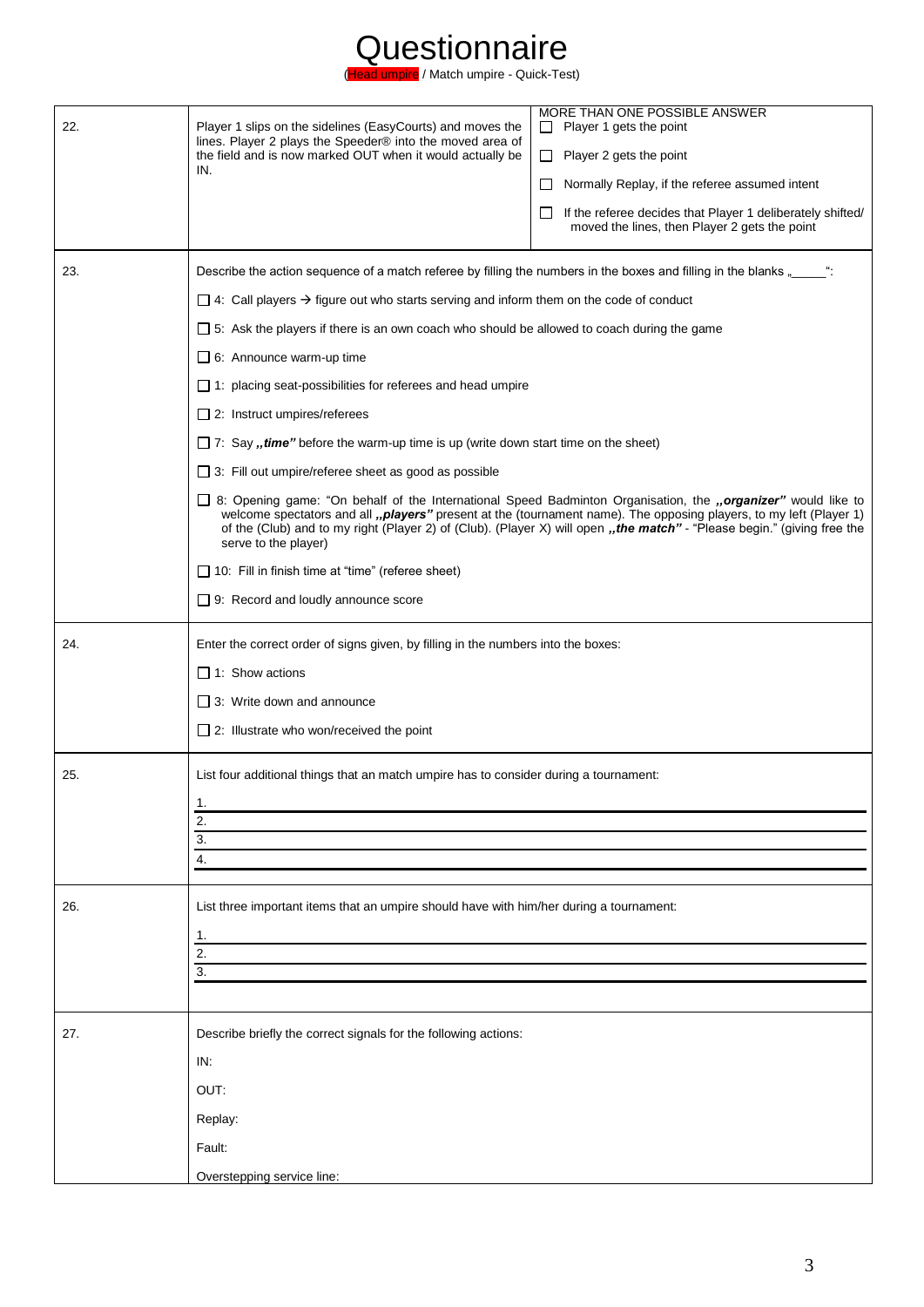(Head umpire / Match umpire - Quick-Test)

| 28. | Sketch the correct positioning of spectators, the match referee, counters, and 2 line umpires. Through arrows, illustrate<br>which referee is responsible for which field line.                                                                                                                                                                                                                                                                                                                                                                                                                    |                                                                                                                                                             |
|-----|----------------------------------------------------------------------------------------------------------------------------------------------------------------------------------------------------------------------------------------------------------------------------------------------------------------------------------------------------------------------------------------------------------------------------------------------------------------------------------------------------------------------------------------------------------------------------------------------------|-------------------------------------------------------------------------------------------------------------------------------------------------------------|
|     | Sketch the correct positioning of spectators, the match referee, counters, and 4 line umpires. Through arrows, illustrate<br>which referee is responsible for which field line.                                                                                                                                                                                                                                                                                                                                                                                                                    |                                                                                                                                                             |
|     |                                                                                                                                                                                                                                                                                                                                                                                                                                                                                                                                                                                                    |                                                                                                                                                             |
| 29. | Which umpire is primarily responsible for indicating, whether the service line has been overstepped by the player<br>serving?                                                                                                                                                                                                                                                                                                                                                                                                                                                                      |                                                                                                                                                             |
| 30. | Sketch, with the help of footprints, when a positioning error has been made during a doubles match (2 different situations)<br>or is the rule disestablished?                                                                                                                                                                                                                                                                                                                                                                                                                                      |                                                                                                                                                             |
| 31. | Which 6 things are considered to be the Bible of the Head umpire?<br>1.<br>2.<br>3.<br>4.<br>5.<br>6.                                                                                                                                                                                                                                                                                                                                                                                                                                                                                              |                                                                                                                                                             |
| 32. | Scorer (person who handles the scoreboards) have the<br>following missions:                                                                                                                                                                                                                                                                                                                                                                                                                                                                                                                        | Just to handle the scoreboard, nothing else<br>$\Box$<br>□<br>Decide if a Speeder® was IN or OUT<br>Bring the result of a match to the tournament desk<br>⊔ |
| 33. | That's definitely a mission of the head umpire?<br>Throughout the tournament, players are asked to serve as<br>player umpire (observer, supporter, no real match umpire):<br>The winner of the last match acts as umpire, the loser<br>handles the scoreboard. For the first matches, umpires are<br>appointed. From the semi-finals on qualified match<br>umpires are required. An umpire assistant may be elected<br>in advance; this assistant is mandatory from the semi-finals<br>onwards. (To Do: ask the organizer for players who could<br>potentially serve as umpires and contact them). | <b>YES</b><br>$\Box$<br>$\Box$ NO                                                                                                                           |

ı